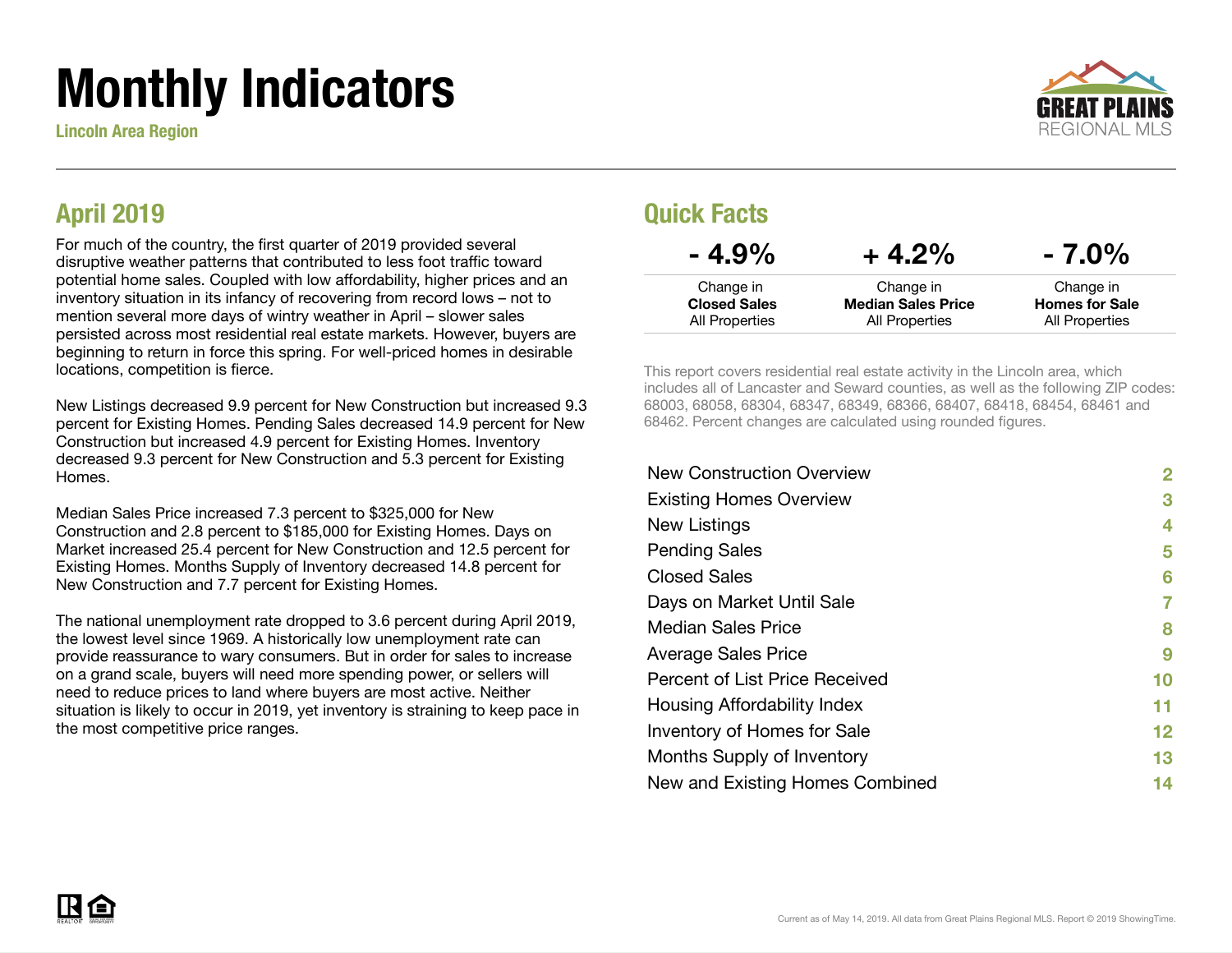### New Construction Overview

Key metrics by report month and for year-to-date (YTD) starting from the first of the year. New Construction properties only.



| <b>Key Metrics</b>                    | <b>Historical Sparkbars</b>                                      | 4-2018    | 4-2019    | % Change | <b>YTD 2018</b> | <b>YTD 2019</b> | % Change |
|---------------------------------------|------------------------------------------------------------------|-----------|-----------|----------|-----------------|-----------------|----------|
| <b>New Listings</b>                   | 10-2017<br>$4 - 2018$<br>4-2017<br>10-2018<br>4-2019             | 111       | 100       | $-9.9%$  | 492             | 410             | $-16.7%$ |
| <b>Pending Sales</b>                  | $4 - 2017$<br>10-2017<br>$4 - 2018$<br>10-2018<br>$4 - 2019$     | 67        | 57        | $-14.9%$ | 277             | 247             | $-10.8%$ |
| <b>Closed Sales</b>                   | 10-2017<br>$4 - 2018$<br>$4 - 2017$<br>10-2018<br>$4 - 2019$     | 55        | 59        | $+7.3%$  | 204             | 222             | $+8.8%$  |
| Days on Market Until Sale             | 4-2017<br>10-2017<br>$4 - 2018$<br>$10 - 2018$<br>$4 - 2019$     | 63        | 79        | $+25.4%$ | 48              | 56              | $+16.7%$ |
| <b>Median Sales Price</b>             | 4-2017<br>10-2017<br>$4 - 2018$<br>$10 - 2018$<br>$4 - 2019$     | \$302,954 | \$325,000 | $+7.3%$  | \$301,477       | \$299,950       | $-0.5%$  |
| <b>Average Sales Price</b>            | $4 - 2017$<br>10-2017<br>$4 - 2018$<br>$10 - 2018$<br>4-2019     | \$295,781 | \$318,241 | $+7.6%$  | \$303,668       | \$306,680       | $+1.0%$  |
| <b>Percent of List Price Received</b> | $4 - 2017$<br>10-2017<br>$4 - 2018$<br>$10 - 2018$<br>$4 - 2019$ | 100.1%    | 100.4%    | $+0.3%$  | 100.7%          | 100.4%          | $-0.3%$  |
| <b>Housing Affordability Index</b>    | $4 - 2019$<br>4-2017<br>10-2017<br>$4 - 2018$<br>10-2018         | 103       | 97        | $-5.8%$  | 103             | 105             | $+1.9%$  |
| <b>Inventory of Homes for Sale</b>    | 4-2017<br>10-2017<br>$4 - 2018$<br>10-2018<br>4-2019             | 312       | 283       | $-9.3%$  |                 |                 |          |
| <b>Months Supply of Inventory</b>     | $4 - 2018$<br>$4 - 2017$<br>10-2017<br>$10 - 2018$<br>$4 - 2019$ | 5.4       | 4.6       | $-14.8%$ |                 |                 |          |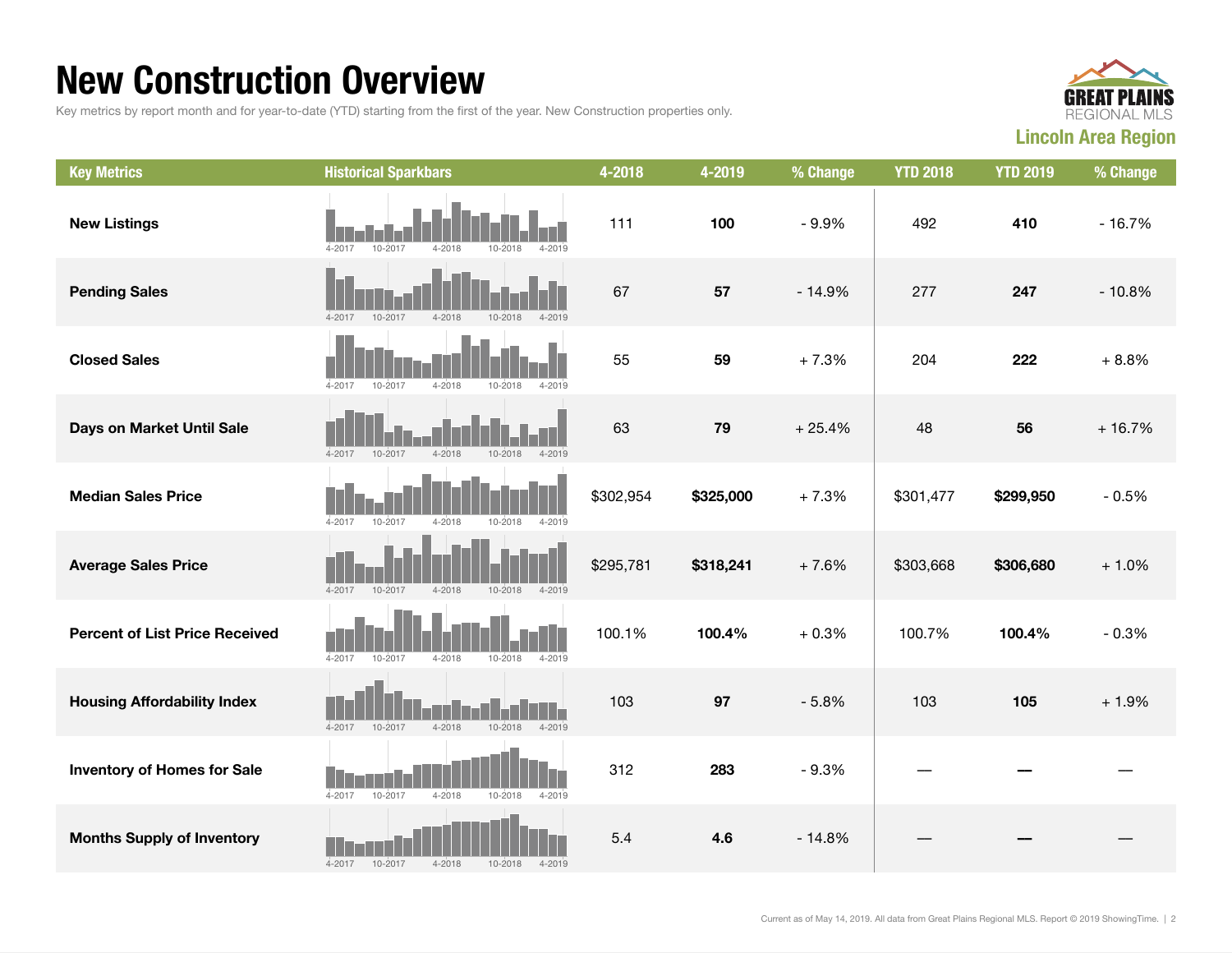## Existing Homes Overview

Key metrics by report month and for year-to-date (YTD) starting from the first of the year. Existing Homes properties only.



| <b>Key Metrics</b>                    | <b>Historical Sparkbars</b>                                      | 4-2018    | 4-2019    | % Change | <b>YTD 2018</b> | <b>YTD 2019</b> | % Change |
|---------------------------------------|------------------------------------------------------------------|-----------|-----------|----------|-----------------|-----------------|----------|
| <b>New Listings</b>                   | 10-2018<br>$4 - 2017$<br>10-2017<br>4-2018<br>4-2019             | 484       | 529       | $+9.3%$  | 1,418           | 1,566           | $+10.4%$ |
| <b>Pending Sales</b>                  | 10-2017<br>$4 - 2018$<br>$4 - 2017$<br>$10 - 2018$<br>$4 - 2019$ | 386       | 405       | $+4.9%$  | 1,236           | 1,315           | $+6.4%$  |
| <b>Closed Sales</b>                   | $4 - 2017$<br>10-2017<br>$4 - 2018$<br>10-2018<br>$4 - 2019$     | 295       | 274       | $-7.1%$  | 973             | 1,000           | $+2.8%$  |
| Days on Market Until Sale             | 10-2017<br>$4 - 2018$<br>10-2018<br>$4 - 2017$<br>$4 - 2019$     | 24        | 27        | $+12.5%$ | 28              | 32              | $+14.3%$ |
| <b>Median Sales Price</b>             | $4 - 2017$<br>10-2017<br>$4 - 2018$<br>$10 - 2018$<br>$4 - 2019$ | \$180,000 | \$185,000 | $+2.8%$  | \$175,250       | \$176,875       | $+0.9%$  |
| <b>Average Sales Price</b>            | $4 - 2017$<br>10-2017<br>$4 - 2018$<br>10-2018<br>4-2019         | \$211,412 | \$207,690 | $-1.8%$  | \$206,193       | \$204,812       | $-0.7%$  |
| <b>Percent of List Price Received</b> | $4 - 2017$<br>10-2017<br>$4 - 2018$<br>10-2018<br>4-2019         | 99.1%     | 98.4%     | $-0.7%$  | 98.7%           | 98.0%           | $-0.7%$  |
| <b>Housing Affordability Index</b>    | 10-2017<br>$4 - 2018$<br>10-2018<br>$4 - 2019$<br>$4 - 2017$     | 173       | 170       | $-1.7%$  | 177             | 178             | $+0.6%$  |
| <b>Inventory of Homes for Sale</b>    | $4 - 2018$<br>$4 - 2017$<br>10-2017<br>10-2018<br>$4 - 2019$     | 413       | 391       | $-5.3%$  |                 |                 |          |
| <b>Months Supply of Inventory</b>     | 10-2017<br>$4 - 2018$<br>10-2018<br>$4 - 2017$<br>$4 - 2019$     | 1.3       | $1.2$     | $-7.7%$  |                 |                 |          |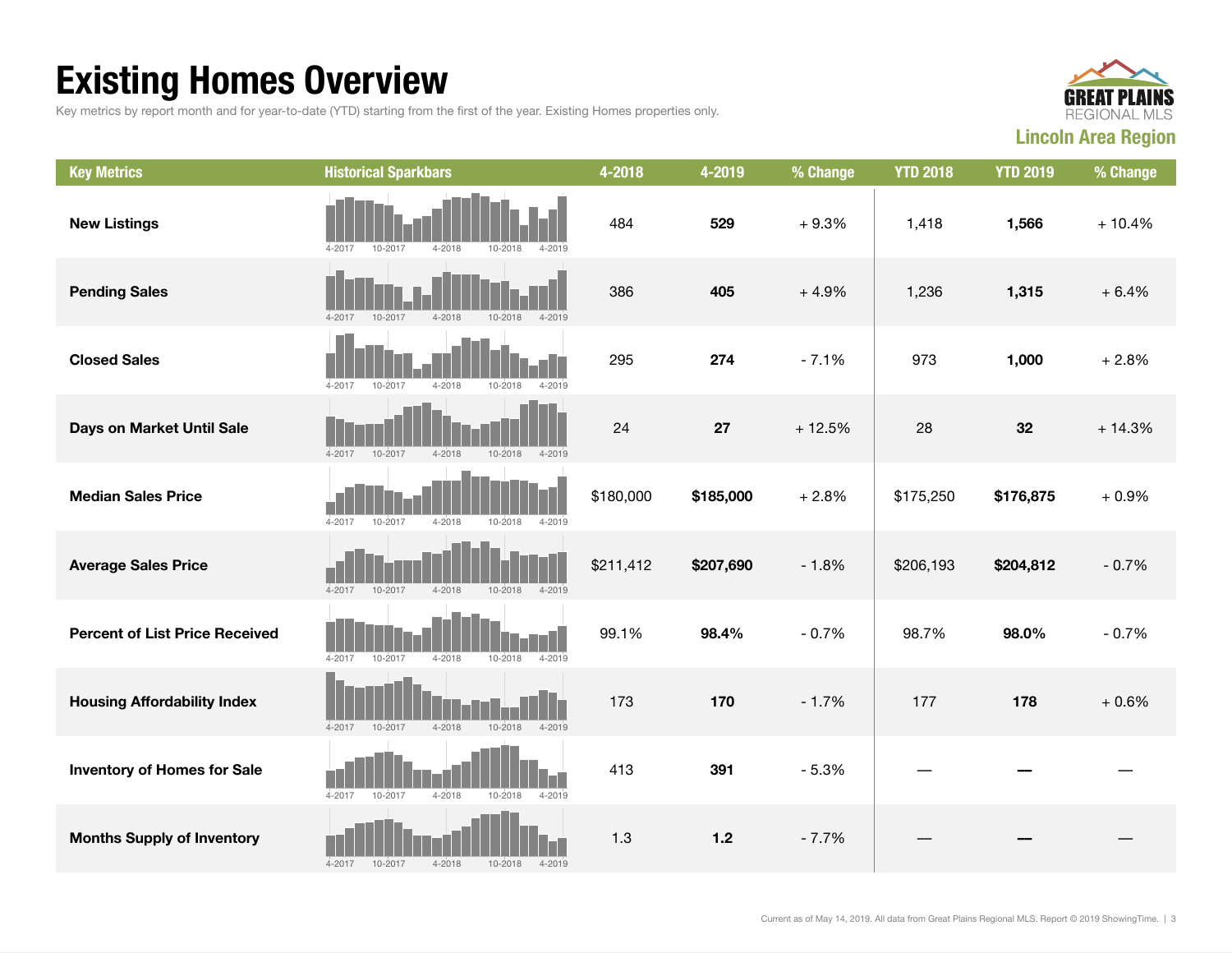## New Listings

A count of the properties that have been newly listed on the market in a given month.





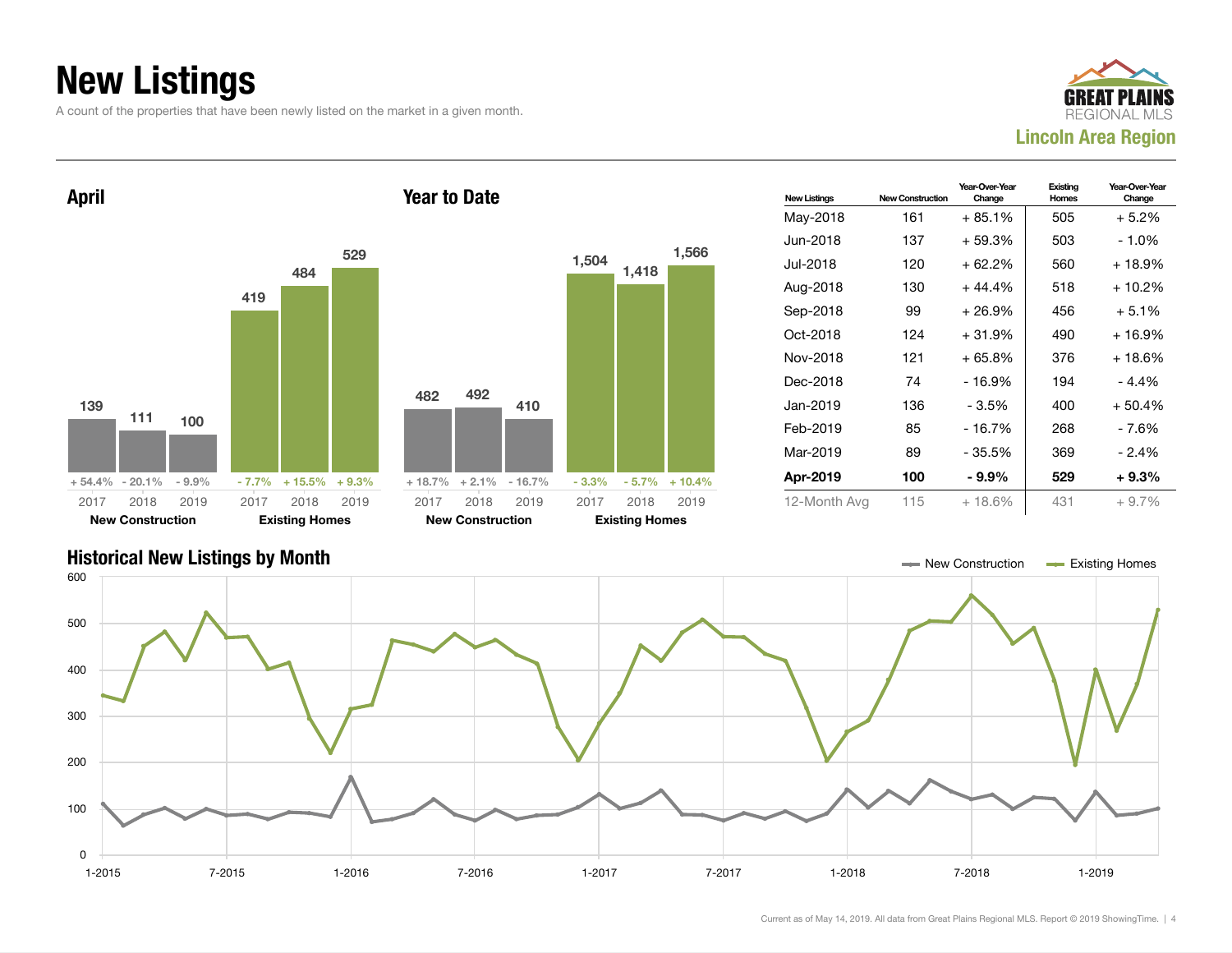### Pending Sales

A count of the properties on which offers have been accepted in a given month.





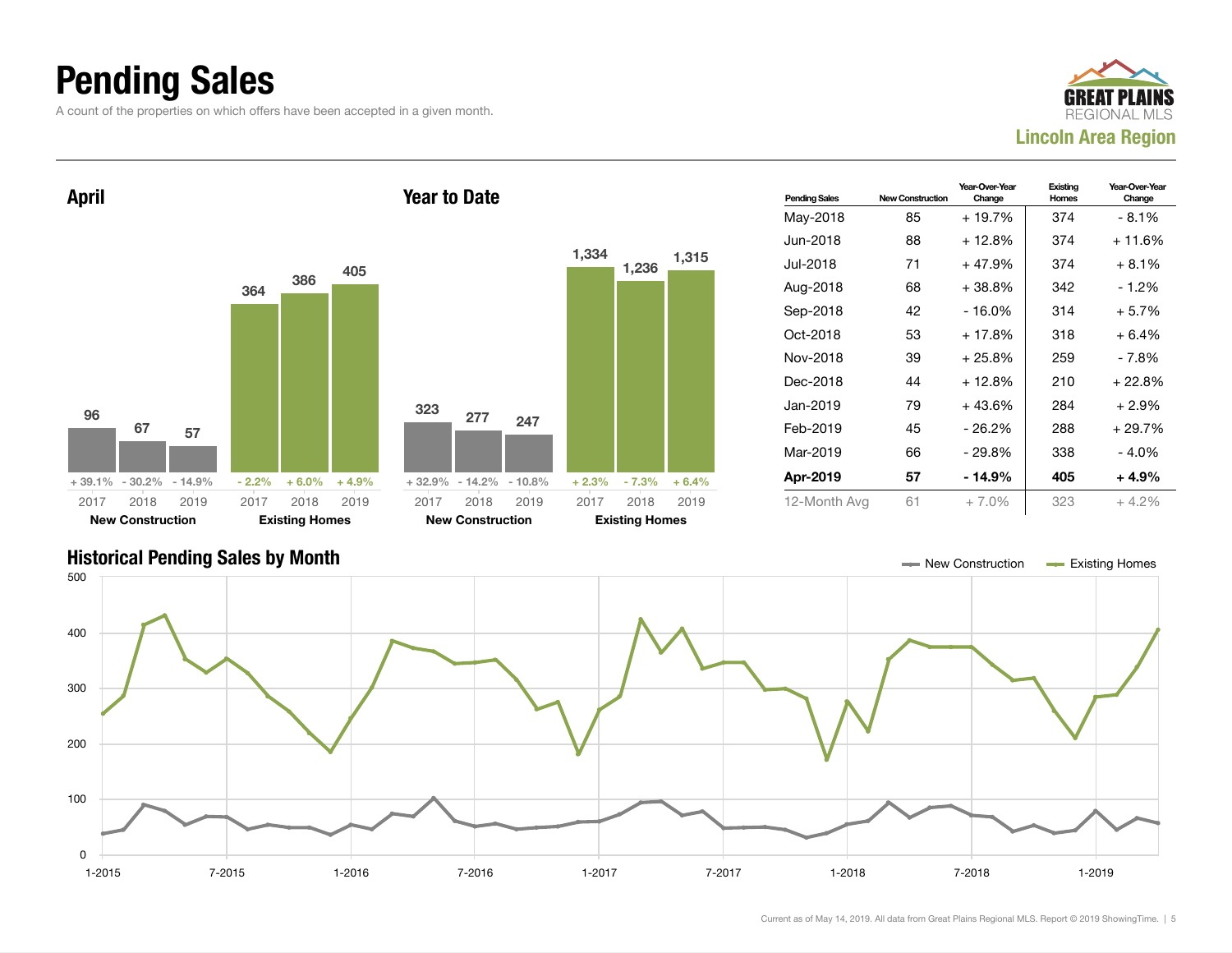### Closed Sales

A count of the actual sales that closed in a given month.





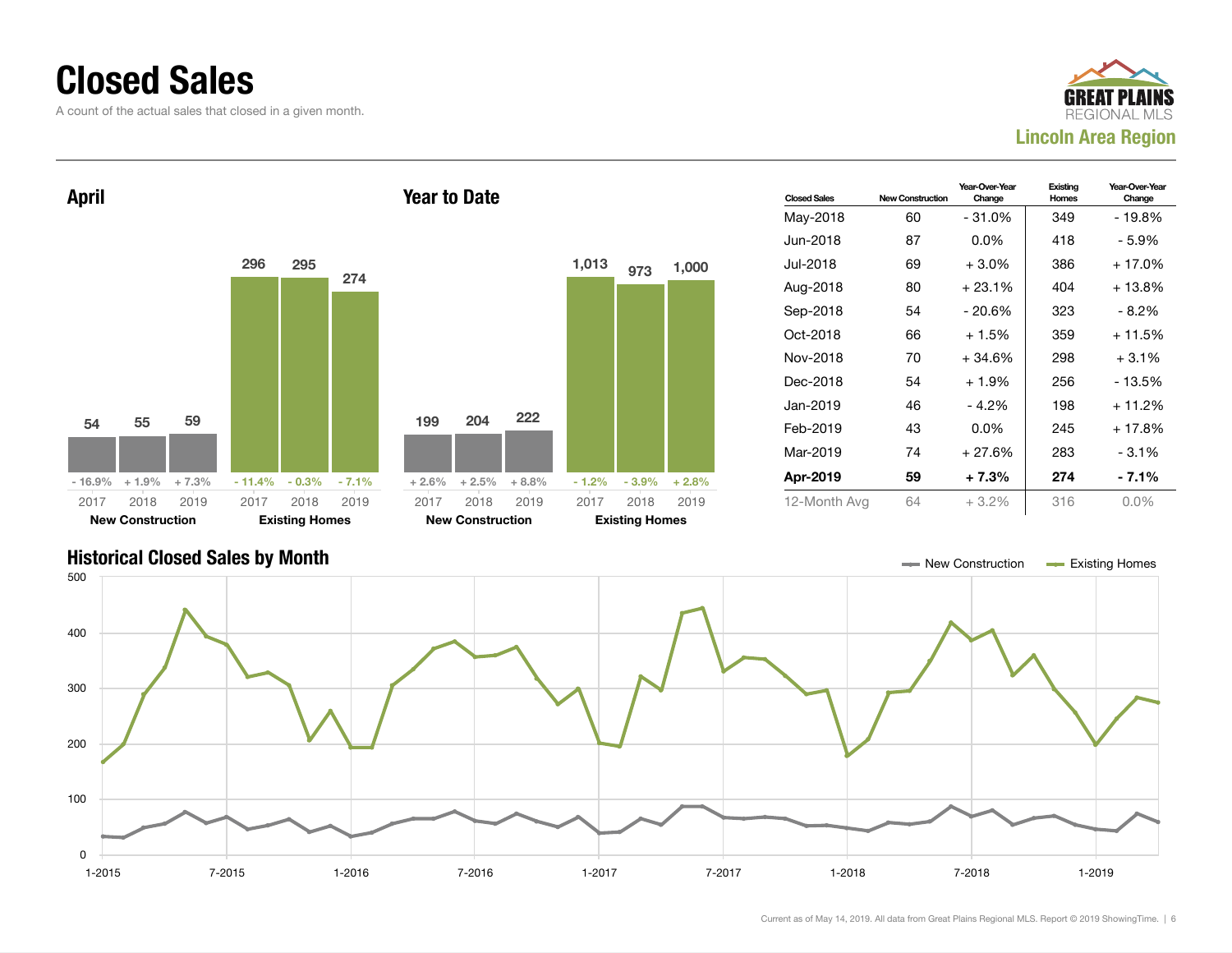#### Days on Market Until Sale

Average number of days between when a property is listed and when an offer is accepted in a given month.





| Days on Market | <b>New Construction</b> | Year-Over-Year<br>Change | Existing<br>Homes | Year-Over-Year<br>Change |
|----------------|-------------------------|--------------------------|-------------------|--------------------------|
| May-2018       | 50                      | $-21.9%$                 | 19                | - 9.5%                   |
| Jun-2018       | 53                      | $-30.3%$                 | 17                | - 5.6%                   |
| Jul-2018       | 69                      | $-4.2%$                  | 13                | - 23.5%                  |
| Aug-2018       | 52                      | $-24.6%$                 | 17                | - 5.6%                   |
| Sep-2018       | 65                      | - 8.5%                   | 19                | $+5.6%$                  |
| Oct-2018       | 54                      | $+31.7%$                 | 22                | $0.0\%$                  |
| Nov-2018       | 36                      | $-30.8\%$                | 21                | - 12.5%                  |
| Dec-2018       | 56                      | $+21.7%$                 | 32                | $+6.7\%$                 |
| Jan-2019       | 39                      | $+8.3%$                  | 36                | $+16.1%$                 |
| Feb-2019       | 50                      | $+35.1%$                 | 33                | $-2.9%$                  |
| Mar-2019       | 51                      | $0.0\%$                  | 33                | + 17.9%                  |
| Apr-2019       | 79                      | $+25.4%$                 | 27                | + 12.5%                  |
| 12-Month Avg*  | 54                      | $-7.1\%$                 | 23                | $+0.1%$                  |

#### Historical Days on Market Until Sale by Month New York New York New York New York New Construction Access Existing Homes

\* Days on Market for all properties from May 2018 through April 2019. This is not the average of the individual figures above.

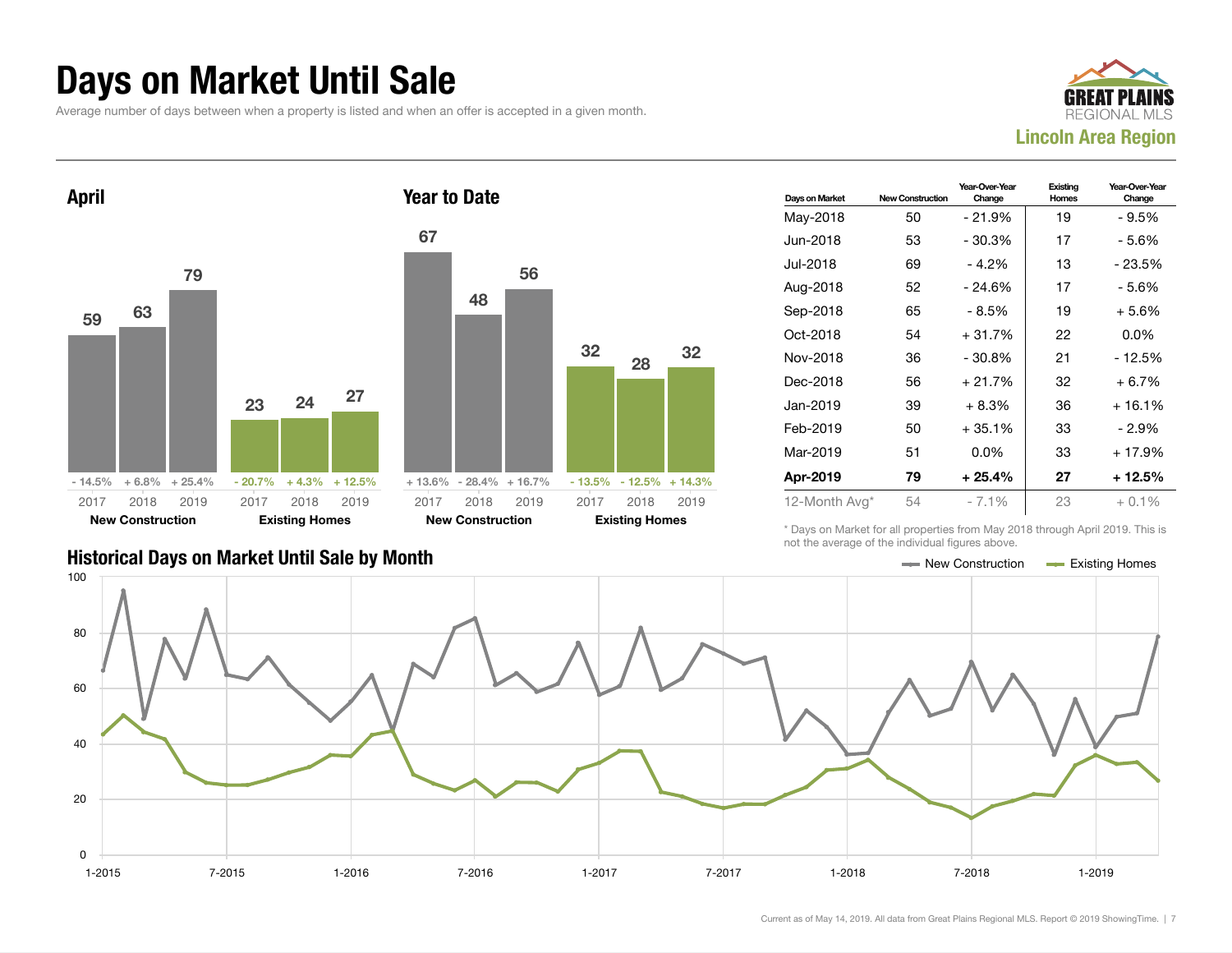### Median Sales Price

Point at which half of the sales sold for more and half sold for less, not accounting for seller concessions, in a given month.

Year to Date



April



#### \$283,799 \$301,477 \$299,950  $+ 19.3\% + 6.2\% - 0.5\%$ \$154,950 \$175,250 \$176,875  $+ 6.9\% + 13.1\% + 0.9\%$ 2017 New Construction 2018 2019 2017 Existing Homes 2018 2019

| <b>Median Sales Price</b> | <b>New Construction</b> | Year-Over-Year<br>Change | Existing<br><b>Homes</b> | Year-Over-Year<br>Change |
|---------------------------|-------------------------|--------------------------|--------------------------|--------------------------|
| May-2018                  | \$283,475               | $+1.3%$                  | \$180,000                | $+9.1%$                  |
| Jun-2018                  | \$306,900               | $+2.3%$                  | \$190,625                | $+10.8\%$                |
| Jul-2018                  | \$320,000               | $+20.8\%$                | \$184,750                | + 5.3%                   |
| Aug-2018                  | \$297,975               | + 18.4%                  | \$185,300                | + 5.9%                   |
| Sep-2018                  | \$275,000               | $+16.4%$                 | \$179,900                | $+3.4%$                  |
| Oct-2018                  | \$293,500               | $+8.3%$                  | \$178,000                | $+6.3%$                  |
| Nov-2018                  | \$278,825               | $+4.0%$                  | \$181,000                | + 8.4%                   |
| Dec-2018                  | \$278,026               | - 4.4%                   | \$179,950                | + 13.2%                  |
| Jan-2019                  | \$300,718               | $+5.8\%$                 | \$177,375                | + 8.5%                   |
| Feb-2019                  | \$291,600               | - 10.2%                  | \$169,000                | $-2.3%$                  |
| Mar-2019                  | \$293,250               | - 3.3%                   | \$172,000                | - 3.9%                   |
| Apr-2019                  | \$325,000               | $+7.3%$                  | \$185,000                | $+2.8%$                  |
| 12-Month Avg*             | \$292,000               | $+3.1%$                  | \$180,000                | + 5.9%                   |

Historical Median Sales Price by Month  $\blacksquare$  Existing Homes

\* Median Sales Price for all properties from May 2018 through April 2019. This is not the average of the individual figures above.

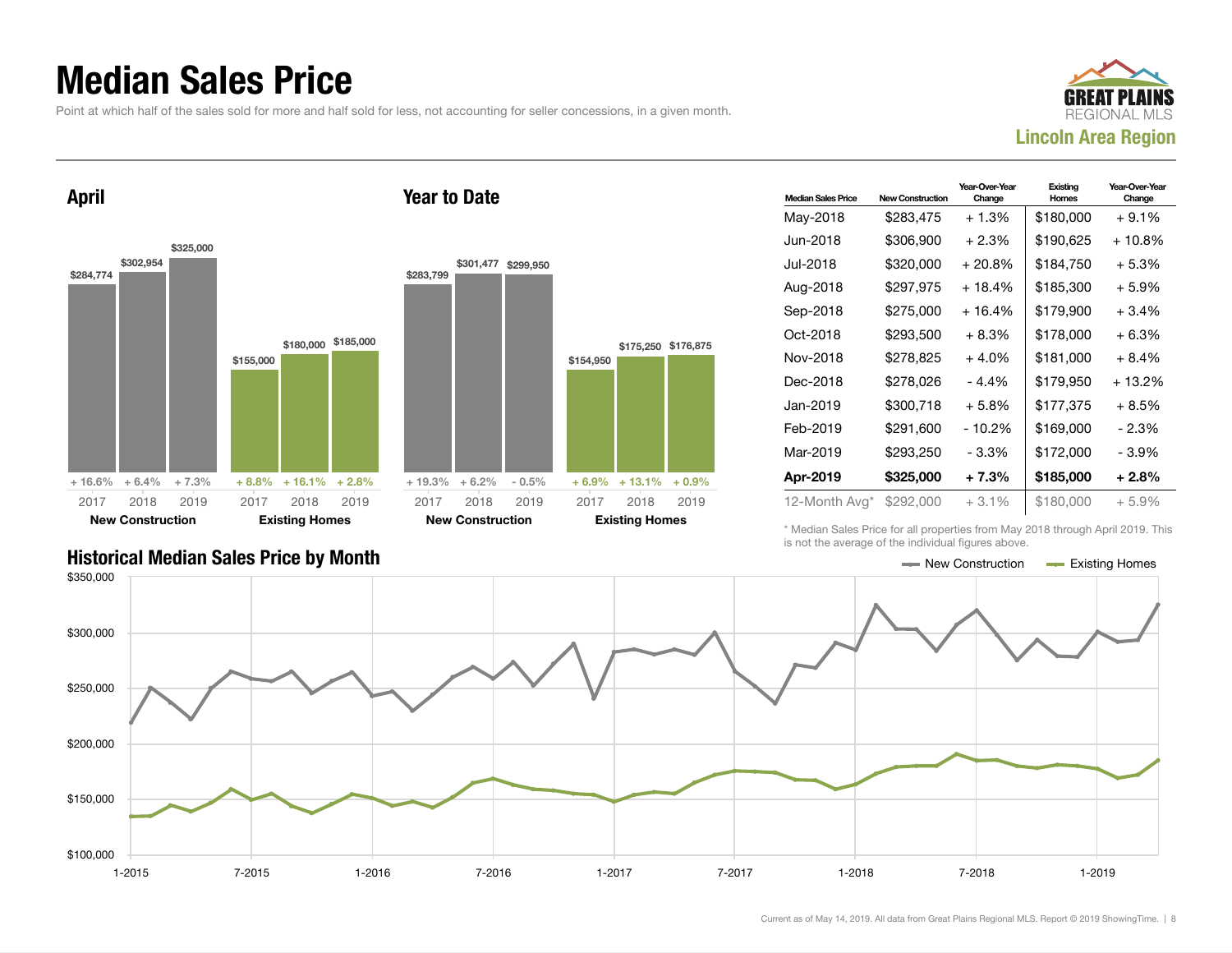#### Average Sales Price

Average sales price for all closed sales, not accounting for seller concessions, in a given month.

Year to Date



Year-Over-Year

Existing

April



| Avg. Sales Price | <b>New Construction</b> | Change   | <b>Homes</b> | Change   |
|------------------|-------------------------|----------|--------------|----------|
| May-2018         | \$314,417               | $+4.6%$  | \$220,872    | $+14.2%$ |
| Jun-2018         | \$307,072               | + 1.5%   | \$223,868    | + 7.2%   |
| Jul-2018         | \$324,826               | $+16.8%$ | \$214,877    | $+1.1\%$ |
| Aug-2018         | \$324,940               | $+19.1%$ | \$224,097    | $+9.0\%$ |
| Sep-2018         | \$277,755               | $+2.4%$  | \$214,375    | $+5.8%$  |
| Oct-2018         | \$305,161               | $-2.0\%$ | \$196.518    | $+1.9%$  |
| Nov-2018         | \$293,881               | $+1.9%$  | \$208,762    | + 6.7%   |
| Dec-2018         | \$306,336               | $-0.8%$  | \$202,674    | $+3.2%$  |
| Jan-2019         | \$297,657               | $+0.8\%$ | \$203,936    | $+3.9%$  |
| Feb-2019         | \$298,336               | $-10.5%$ | \$201,560    | $-3.0\%$ |
| Mar-2019         | \$307,806               | $+4.0%$  | \$205,455    | $-0.2\%$ |
| Apr-2019         | \$318,241               | + 7.6%   | \$207,690    | - 1.8%   |
| 12-Month Avg*    | \$307,514               | $+4.2\%$ | \$211,664    | $+4.5%$  |
|                  |                         |          |              |          |

Historical Average Sales Price by Month **New Act of Average Sales Price by Month** New Construction **New Construction** 

\* Avg. Sales Price for all properties from May 2018 through April 2019. This is not the average of the individual figures above.

Year-Over-Year



\$206,193 \$204,812

2018 2019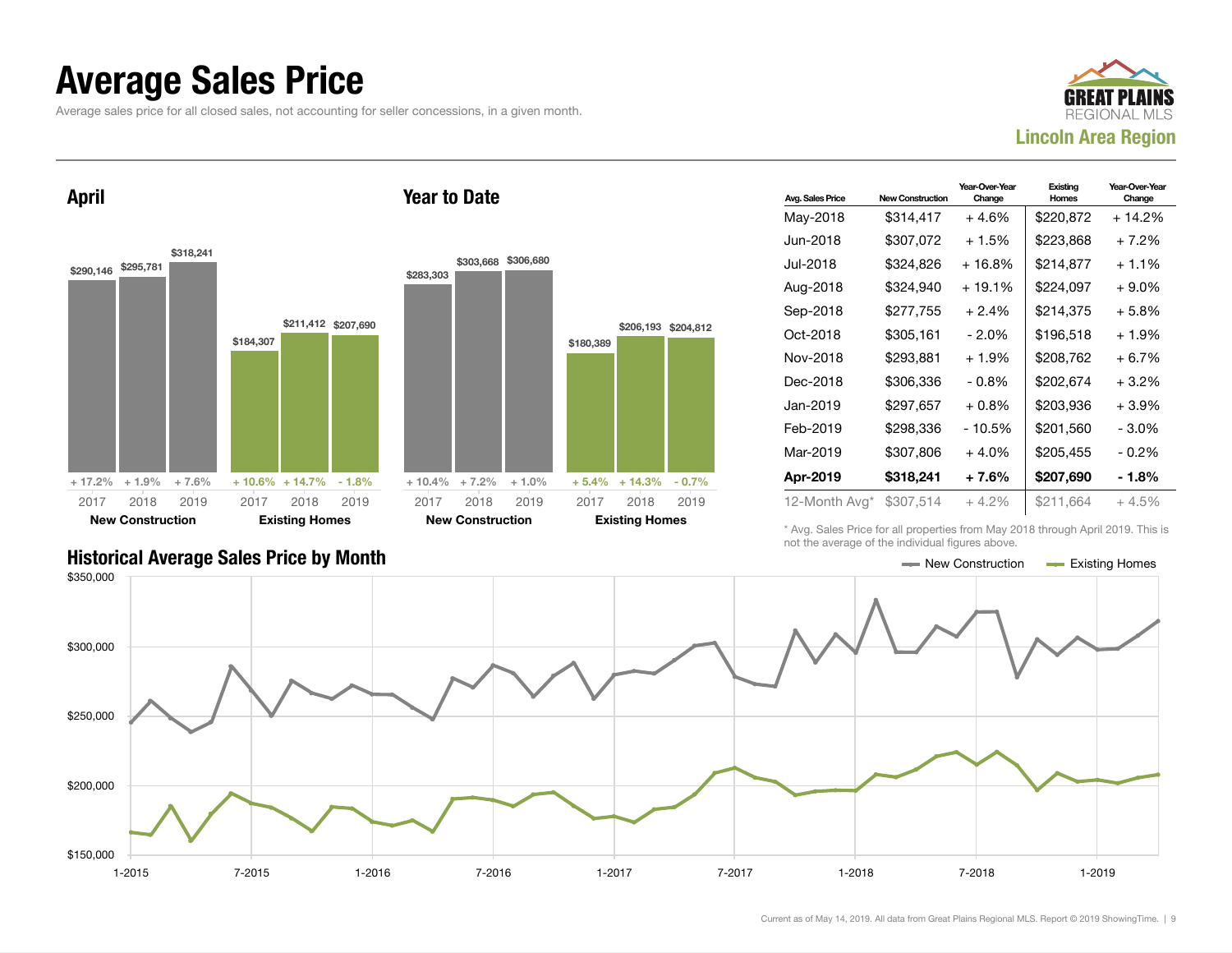### Percent of List Price Received

Percentage found when dividing a property's sales price by its most recent list price, then taking the average for all properties sold in a given month, not accounting for seller concessions.





| Pct. of List Price<br>Received | <b>New Construction</b> | Year-Over-Year<br>Change | Existing<br>Homes | Year-Over-Year<br>Change |
|--------------------------------|-------------------------|--------------------------|-------------------|--------------------------|
| May-2018                       | 100.6%                  | $+0.3%$                  | 99.9%             | $+0.7%$                  |
| Jun-2018                       | 100.7%                  | $+0.4\%$                 | 99.3%             | $+0.1\%$                 |
| Jul-2018                       | 100.7%                  | $-0.3%$                  | 99.6%             | $+0.7%$                  |
| Aug-2018                       | 100.4%                  | $-0.2%$                  | 99.2%             | $+0.6%$                  |
| Sep-2018                       | 101.1%                  | $+0.7\%$                 | 98.9%             | $+0.4%$                  |
| Oct-2018                       | 101.1%                  | $+0.9\%$                 | 97.9%             | - 0.6%                   |
| Nov-2018                       | 99.7%                   | $-1.7%$                  | 97.8%             | $-0.6%$                  |
| Dec-2018                       | 100.2%                  | $-1.1\%$                 | 97.3%             | - 0.6%                   |
| Jan-2019                       | 100.1%                  | $-1.0%$                  | 97.7%             | $+0.1%$                  |
| Feb-2019                       | 100.5%                  | $+0.3\%$                 | 97.6%             | $-0.8\%$                 |
| Mar-2019                       | 100.6%                  | - 0.6%                   | 98.0%             | - 1.2%                   |
| Apr-2019                       | 100.4%                  | $+0.3\%$                 | 98.4%             | $-0.7\%$                 |
| 12-Month Avg*                  | 100.5%                  | $-0.1\%$                 | 98.6%             | $-0.1\%$                 |

#### Historical Percent of List Price Received by Month New Construction According Homes

\* Pct. of List Price Received for all properties from May 2018 through April 2019. This is not the average of the individual figures above.

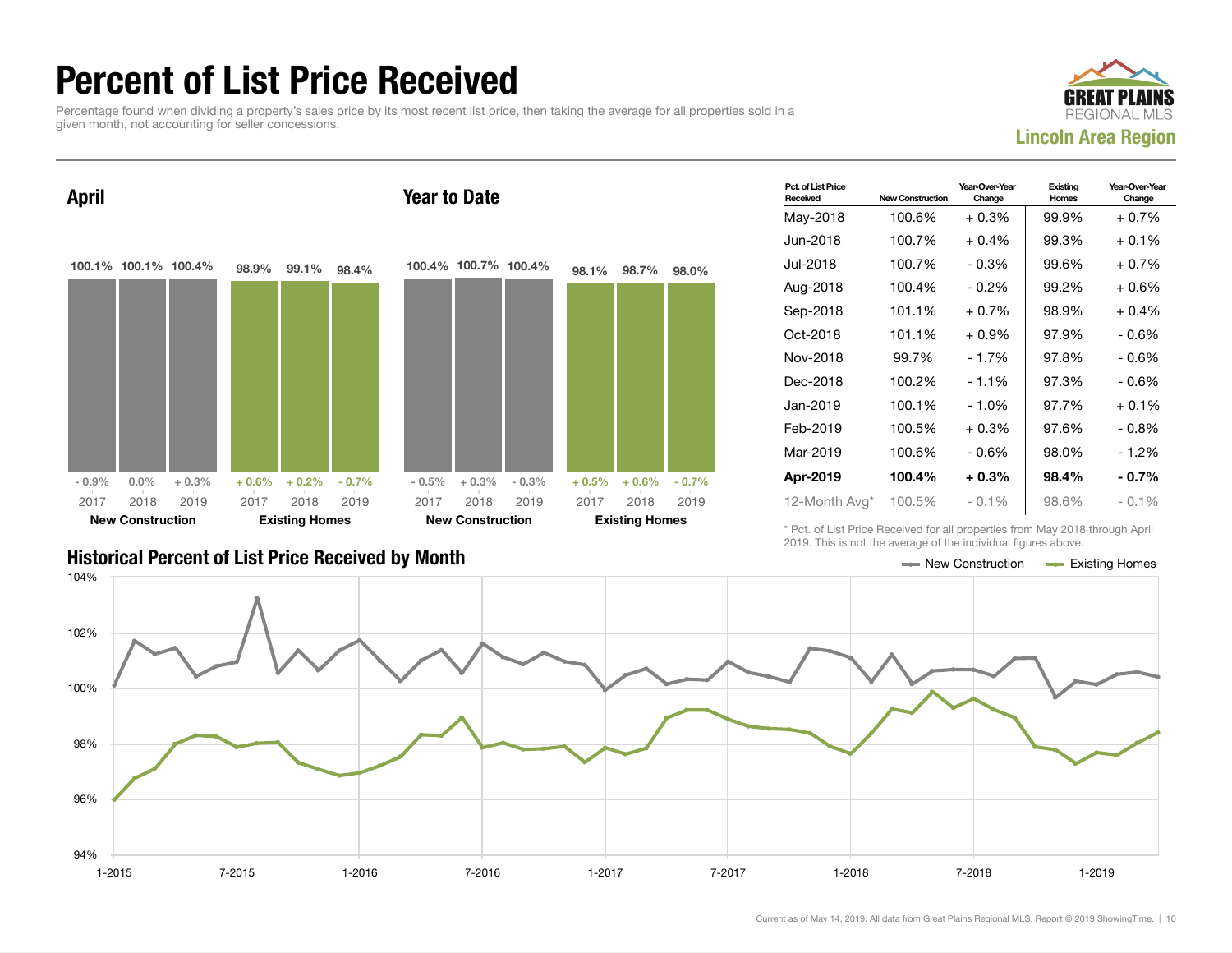## Housing Affordability Index

This index measures housing affordability for the region. For example, an index of 120 means the median household income is 120% of what is necessary to qualify for the median-priced home under prevailing interest rates. A higher number means greater affordability.





| <b>Affordability Index</b> | <b>New Construction</b> | Year-Over-Year<br>Change | Existing<br>Homes | Year-Over-Year<br>Change |
|----------------------------|-------------------------|--------------------------|-------------------|--------------------------|
| May-2018                   | 110                     | - 6.8%                   | 173               | - 13.9%                  |
| Jun-2018                   | 102                     | - 7.3%                   | 164               | - 15.0%                  |
| Jul-2018                   | 98                      | $-21.6%$                 | 170               | $-10.1%$                 |
| Aug-2018                   | 105                     | $-21.1%$                 | 169               | - 12.0%                  |
| Sep-2018                   | 114                     | - 19.7%                  | 174               | - 9.8%                   |
| Oct-2018                   | 97                      | - 19.8%                  | 160               | - 18.4%                  |
| Nov-2018                   | 104                     | $-16.1%$                 | 160               | - 19.6%                  |
| Dec-2018                   | 113                     | $0.0\%$                  | 175               | $-15.5%$                 |
| Jan-2019                   | 105                     | - 6.3%                   | 177               | $-9.2\%$                 |
| Feb-2019                   | 108                     | $+10.2%$                 | 186               | $+1.1%$                  |
| Mar-2019                   | 107                     | $+2.9%$                  | 183               | $+3.4%$                  |
| Apr-2019                   | 97                      | - 5.8%                   | 170               | $-1.7%$                  |
| 12-Month Avg               | 105                     | $-10.3%$                 | 172               | $-10.4%$                 |

#### Historical Housing Affordability Index by Month New Construction Existing Homes

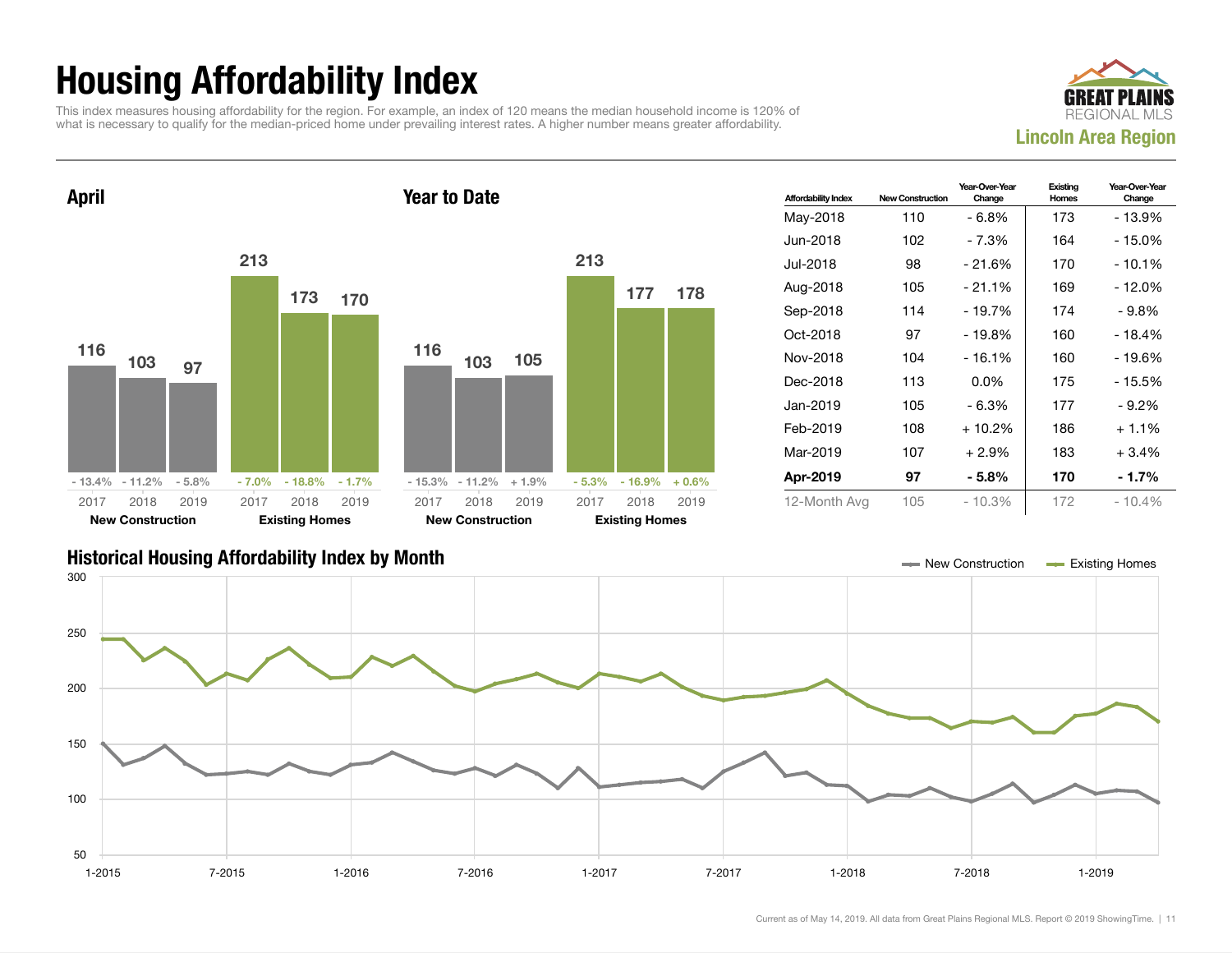### Inventory of Homes for Sale

The number of properties available for sale in active status at the end of a given month.







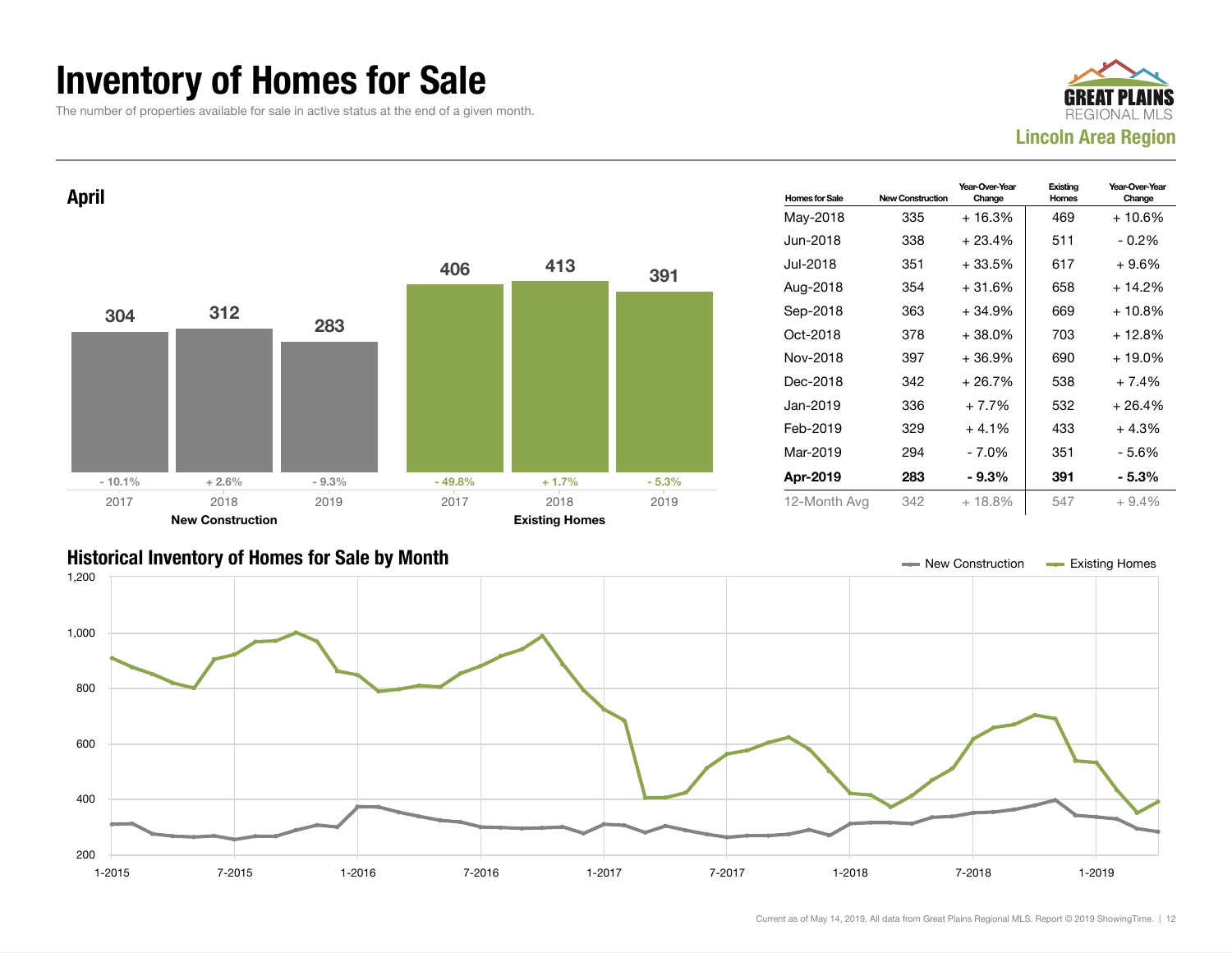### Months Supply of Inventory

The inventory of homes for sale at the end of a given month, divided by the average monthly pending sales from the last 12 months.





| <b>Months Supply</b> | <b>New Construction</b> | Year-Over-Year<br>Change | Existing<br>Homes | Year-Over-Year<br>Change |
|----------------------|-------------------------|--------------------------|-------------------|--------------------------|
| May-2018             | 5.7                     | $+26.7%$                 | 1.5               | $+15.4%$                 |
| Jun-2018             | 5.7                     | $+35.7%$                 | 1.6               | $0.0\%$                  |
| Jul-2018             | 5.7                     | + 42.5%                  | 2.0               | $+11.1%$                 |
| Aug-2018             | 5.6                     | $+33.3%$                 | 2.1               | $+16.7%$                 |
| Sep-2018             | 5.8                     | $+41.5%$                 | 2.1               | + 10.5%                  |
| Oct-2018             | 6.0                     | $+42.9%$                 | 2.2               | $+10.0\%$                |
| Nov-2018             | 6.3                     | $+37.0%$                 | 2.2               | + 22.2%                  |
| Dec-2018             | 5.4                     | $+22.7%$                 | 1.7               | $+6.3%$                  |
| Jan-2019             | 5.1                     | $0.0\%$                  | 1.7               | $+30.8%$                 |
| Feb-2019             | 5.1                     | $-3.8%$                  | 1.3               | $0.0\%$                  |
| Mar-2019             | 4.7                     | $-11.3%$                 | 1.1               | $-8.3%$                  |
| Apr-2019             | 4.6                     | - 14.8%                  | 1.2               | - 7.7%                   |
| 12-Month Avg*        | 5.5                     | $+18.5%$                 | 1.7               | $+9.7%$                  |

\* Months Supply for all properties from May 2018 through April 2019. This is not the average of the individual figures above.



#### Historical Months Supply of Inventory by Month New York New York New York New York New Construction Access Existing Homes